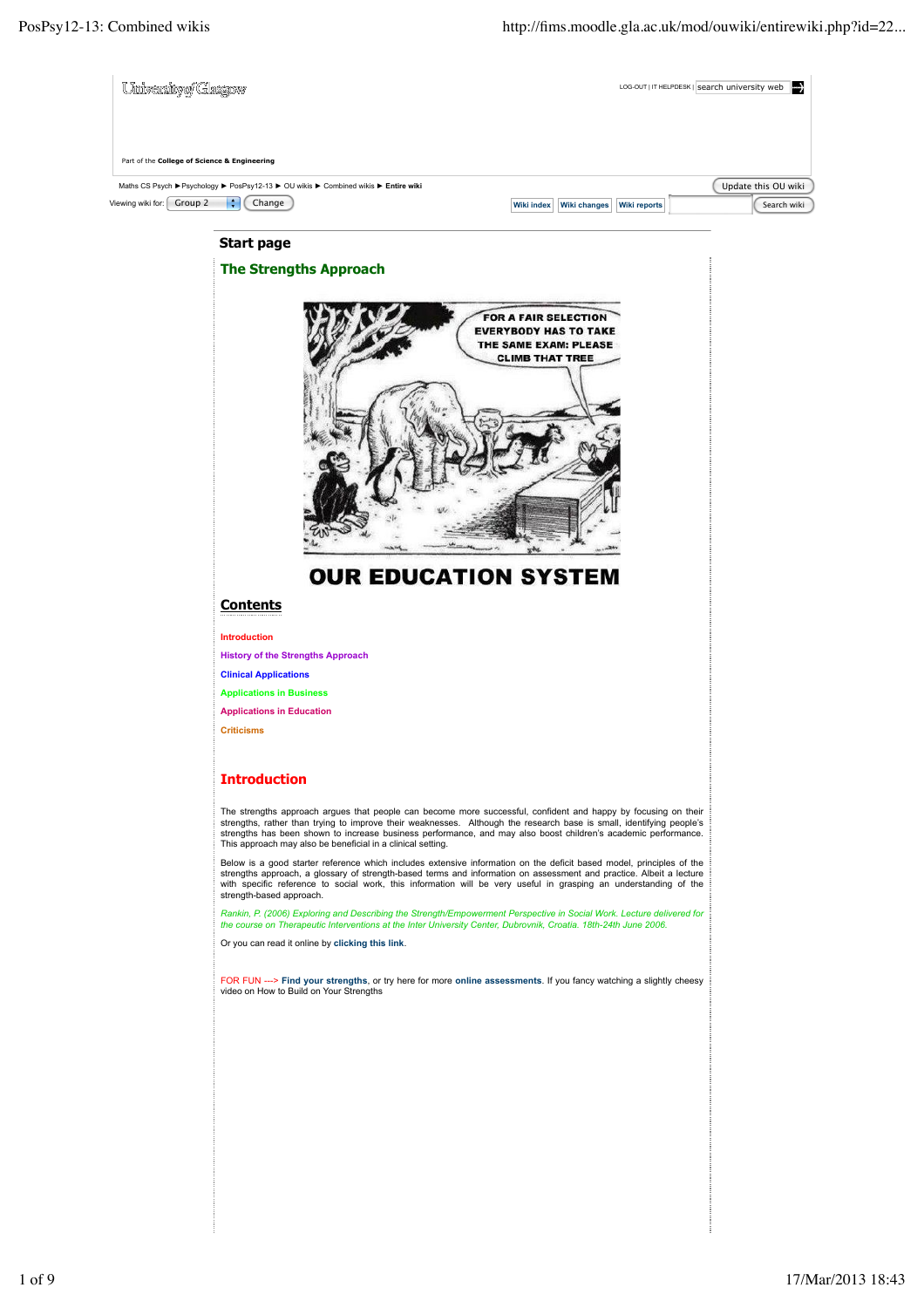



Across cultures, folktales and religious scriptures are laden with protagonists and heroes whose character traits often represent a virtue to inspire and guide our behaviour. However, different virtues and human character strengths are<br>valued differently across cultures. For instance, where many far Eastern cultures typically emphasise wisd transcendence (e.g. Jun, 1999), Western cultures, such as Athenian philosophy and Christianity, focus more on justice,<br>faith and hope (Seligman, Dahlsgaard & Peterson, 2005). Nevertheless, despite some superficial differen

Seligman, Dahlsgaard & Peterson (2005) conducted a literature review of some major philosophies, concentrating on far<br>Eastern philosophy (including Confucianism, Taoism, Buddhism & Hinduism) and Middle Eastern/Western phil (Islam, Judaism and Christianity) in order to discern whether these culturally distinct schools of thought had any shared virtues. Although the philosophies differed on some of the most valued virtues, justice, humanity and temperance were explicitly mentioned across the different philosophies as some of the most important virtues for leading a good and<br>fulfilling life. Seligman and colleagues note that especially justice and humanity are explicitly named in philosophies, and that these are also given the most emphasis. It is perhaps not surprising that these should be<br>weighted more than other virtues, as the survival of each society depends on their prevalence.Wisdom, transce and courage were other strengths of character which are not only recommended on an individual level, but also deemed desirable in a partner, close family members and friends.

Based on their research on culturally and historically ubiquitous virtues, Peterson, Dahlsgaard & Seligman developed the Character Strength and Virtues (CSV) classification system which aims to describe desirable character strengths for individuals to develop and cultivate in order to lead a fulfilling and happy life. The CSV includes wisdom, humanity,<br>courage, justice, temperance and transcendence, each with a subset of four character strengths, falling category of one of the six major ones. These virtues are said to be traitlike, morally valuable and measurable. Individuals can take a character strength test in order to discern their own trait-like character strengths. The authors suggest that rather than working on one's weaknesses, individuals can cultivate their existing strengths to help them live a pleasant and meaningful life.

However, the CSV assumes that each character strength (or virtue) is logically independent from the others. Schwartz<br>and Sharpe (2006) argue that cultivating one strength and ignoring others could be problematic. They clai for any of the virtues in the CSV to be effective in achieving individual happiness, one must first and foremost develop<br>phronesis, defined by Aristotle as the ability to make rational decisions with future consequences an mind. The ability to practically apply wisdom, acquired based on personal experience, in order to determine in what<br>situation the application of a certain strength is suitable, is more important than focusing on the cultiv strengths in isolation. For the full extent of their argument, we recommend you read the article, **downloadable as a PDF**.

Nevertheless, there does appear to be a cultural and historical agreement on certain character strengths and virtues<br>which are seen as essential for human happiness and well being. Though there may be slight differences in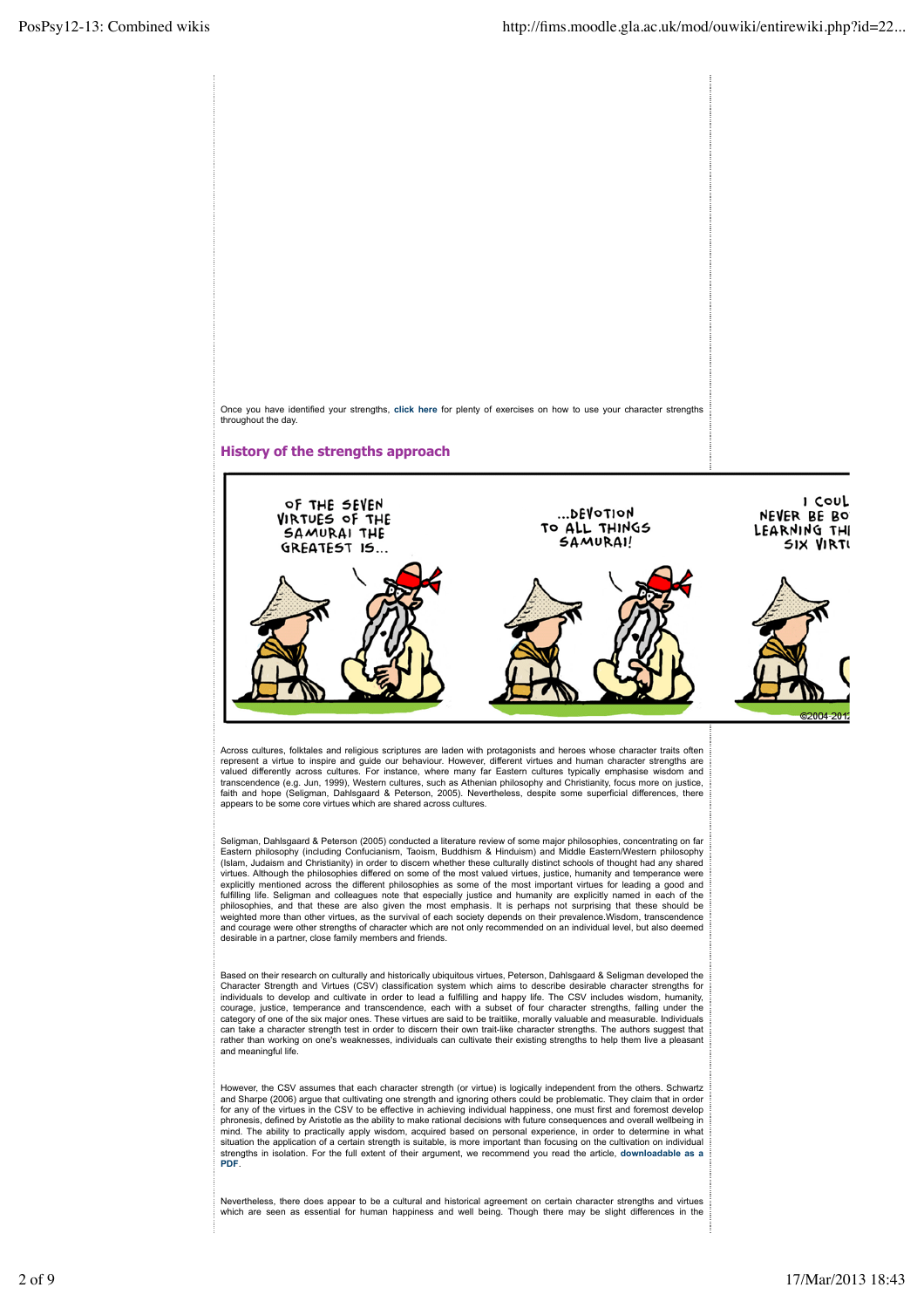emphasis of certain strengths, there is an overall consensus - whether or not the cultivation of these virtues does indeed lead to individual happiness remains to be firmly empirically validated.

## **Clinical applications**

To simplify what is meant by using a person's strengths to aim for some level of development, we can look how a coach of a football team using strength based approach when deciding what position players will play in. For example a player who excels in defense will not be placed as a striker and vice versa. In sports, focusing on individual strengths is essential for the individual to be successful in their chosen field. I mean, how successful would Sir Chris Hoy have been if he focused mainly on 100 meter sprints than in his cycling? Or if Usain Bolt focused on the 100 meter hurdles rather than his spirits? The point that is being made here is that focusing on individual strengths can have positive effects within society,This may also be the case within clinical psychology?



This section of the wiki plans to briefly reviewing some of the literature surrounding the clinical application, that some psychologist have used to help improve the psychological well-being of the client, by focusing on the individuals own strengths rather than trying to "fix" what has went wrong.

Strength based approaches in psychology focus on people's individual strengths they possess, rather than trying to 'fix' things that have gone wrong in their past, i.e., traumatic experiences ( Harris, Brazeau, Clarkson,Brownlee and Rawana, 2012). Studies have shown that using positive strength based approaches in clinical psychology can be beneficial to the well-being of children and adolescents, by supporting the building of positive communication between parents or carers. These positive interventions a have also been shown to have a direct effect on the problem behaviours, both internally and externally in youths(Buckley and Epstein, 2004; Beaver, 2008).

Promoting an individual's strengths rather than trying to change or control their weaknesses can be more effective than<br>more traditional intervention techniques. Harris et al (2012) investigated interviewed youths in a str not aware of their own strengths, or how they could contribute to society, which influenced their likelihood of relapsing.<br>However, the youths in this study reported that they felt this approach helped them to stay engaged well as helping them identify their individual strengths rather than focusing on their dependence on drugs or alcohol. The strength based intervention was more beneficial than cognitive behaviour therapy or relapse prevention therapies in preventing relapse, showing that the strengths based approach has the potential to be clinically effective.

There are many different strength bases approaches that can be used within clinical psychology each with different adaptations for different strengths.These include:

· Solution Focused Therapy encourages individual to focus on what they what to achieve rather than what is stopping them from achieving their goals.

· Strength Based case Management combines focus on individual strengths with promoting informal supportive networks e.g. carers, community involvement and improving positive relationships with relevant bodies.

More approaches are outlined in Pattoni, 2012.

### **Applications in business**

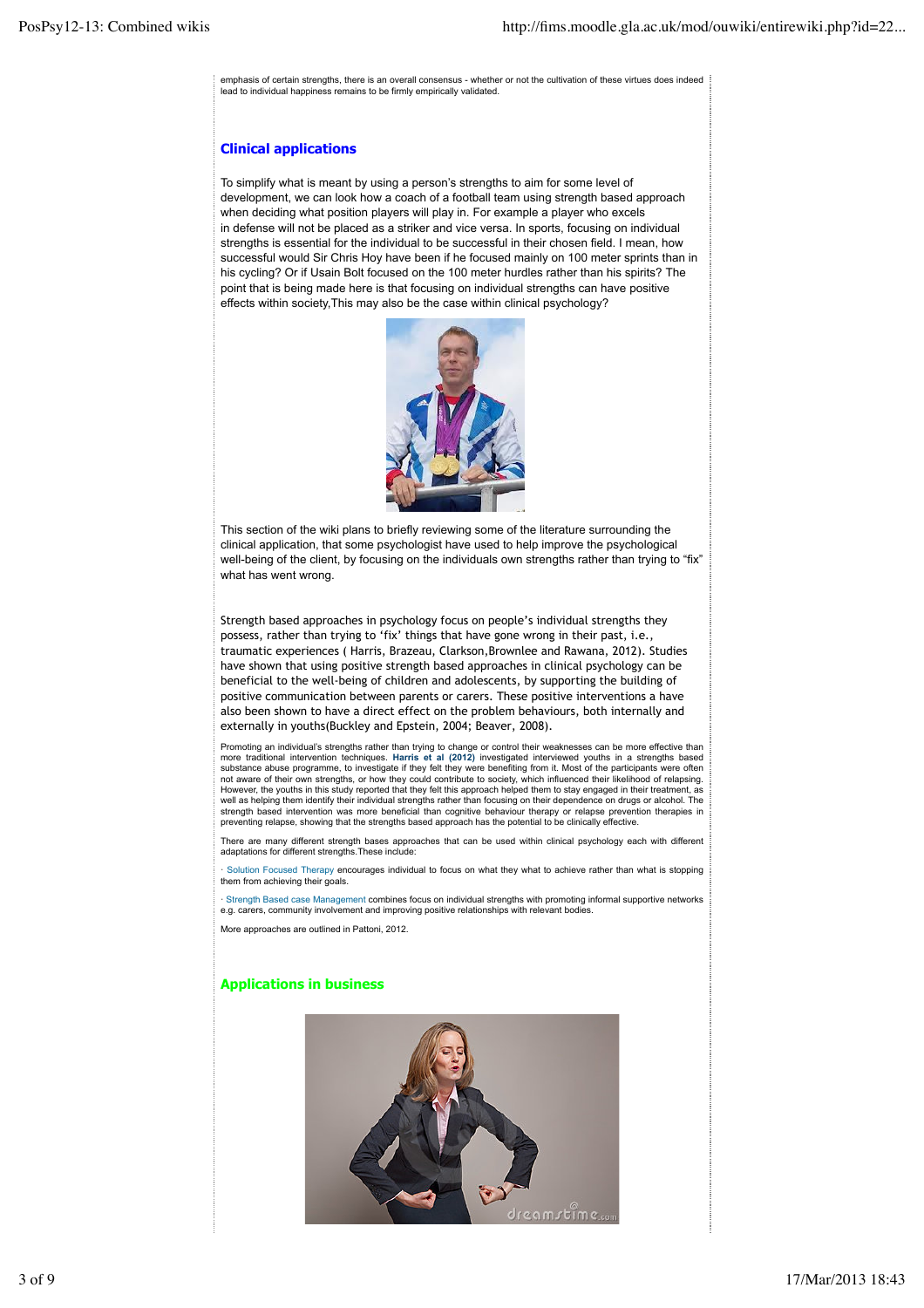The work place is often a highly pressurized environment: maximizing efficiency,hitting targets and making sure<br>everything and everyone is working to their full potential. Many businesses aim to do this by identifying and improving the weakest areas. This focus on 'the negative' can be seen across most of western society's organisations from hospitals which treat the sick rather than promote health, to the tax system which aims to seek out tax avoidance rather than compensate those who have over-paid. This can mean organisations fail to build on what they are already doing well.

Business models have long focused on weakness prevention. CEOs, managers and business leaders spend time and energy trying to address and improve deficits in themselves and their employees. While doing this we completely overlook our most powerful assets; our strengths**.** Everyone has strengths, and when identified and nurtured they can have a dramatic effect on job satisfaction and organisational performance. Research suggests that by focusing on our strengths and building on them, people and businesses can become more successful.

#### **Research In The Area:**

It has been shown that employees who work to their strengths are more engaged. A 2007 poll (source) was conducted asking more than 1,000 people to comment on the statement "At work, I have the opportunity to do what I do best." Among those who disagreed or strongly disagreed with the statement, not one reported being emotionally engaged on<br>the job. Furthermore,in 2009 the consulting firm Watson Wyatt released a study concluding that employee enga average returns and employee engagement.

Research from Gallup's Q12 survey (source) indicates that organisations focusing on maximising natural talents and strengths of their employees can:

•Increase engagement by an average of 33% per year.

•Increase sales by 11% per year.

•Increase the profits by 10-15% in comparison to non-strengths oriented organisations.

•Reduce unscheduled absences by 24%

•Experience 13 percent lower employee turnover than the average.

•Can significantly reduce the number of health-related accidents in the workplace.

#### **Ways Businesses Could Focus More On Strengths**

- Rather than judging an employee's strengths based solely on anecdotal evidence, have leaders and employees complete objective assessments of their strengths (such as StrengthsFinder 2.0). This data can then be used in career and development plans.
- Open your mind to the possibility that an employee's optimal role (or your own) might be in a different job from their current one.
- Ask your employees, "Do you feel you have the opportunity to do what you do best every day?" Listen to their answers and probe for understanding.
- Give positive feedback which is specific, targeted and with evidence.
- Use positive roles models with the business that inspires people to believe that 'I could be like that' Incorporate an emphasis on strengths in your organization's performance management process, by adopting a growth mind set; believe that you can grow and improve strengths.

In short, strengths-based approaches in business have empirical support, and be very easy to implement. However, it's important to remember that focusing on strengths doesn't mean ignoring weaker areas. Marcus Buckingham suggests that both organisations and individuals should "focus on building strengths, and manage around your areas of weakness".

**Applications in Education**

" Everyone is a genius. But if you judge a fish on its ability to climb a tree, it will live its whole life believing that it is stupid."

**Albert Einstein** 



The strength-based approach values everyone equally and focuses on what the child can do rather than what they<br>cannot do. This enables the child to build on their individual abilities, becoming a more successful learner an individual.

The strength based approach encourages educational establishments to understand that children's learning is dynamic complex and holistic, and that children demonstrate learning in different ways. It moves away from a deficit-based<br>approach, which can lead to a long list of a child's weaknesses and insufficient information about strength the child's development. Instead, it acknowledges that children experience difficulties and challenges that need appropriate attention and support. Overall, this approach identifies when learning and progress is going well and then tries to reproduce this in order to further develop the child's learning.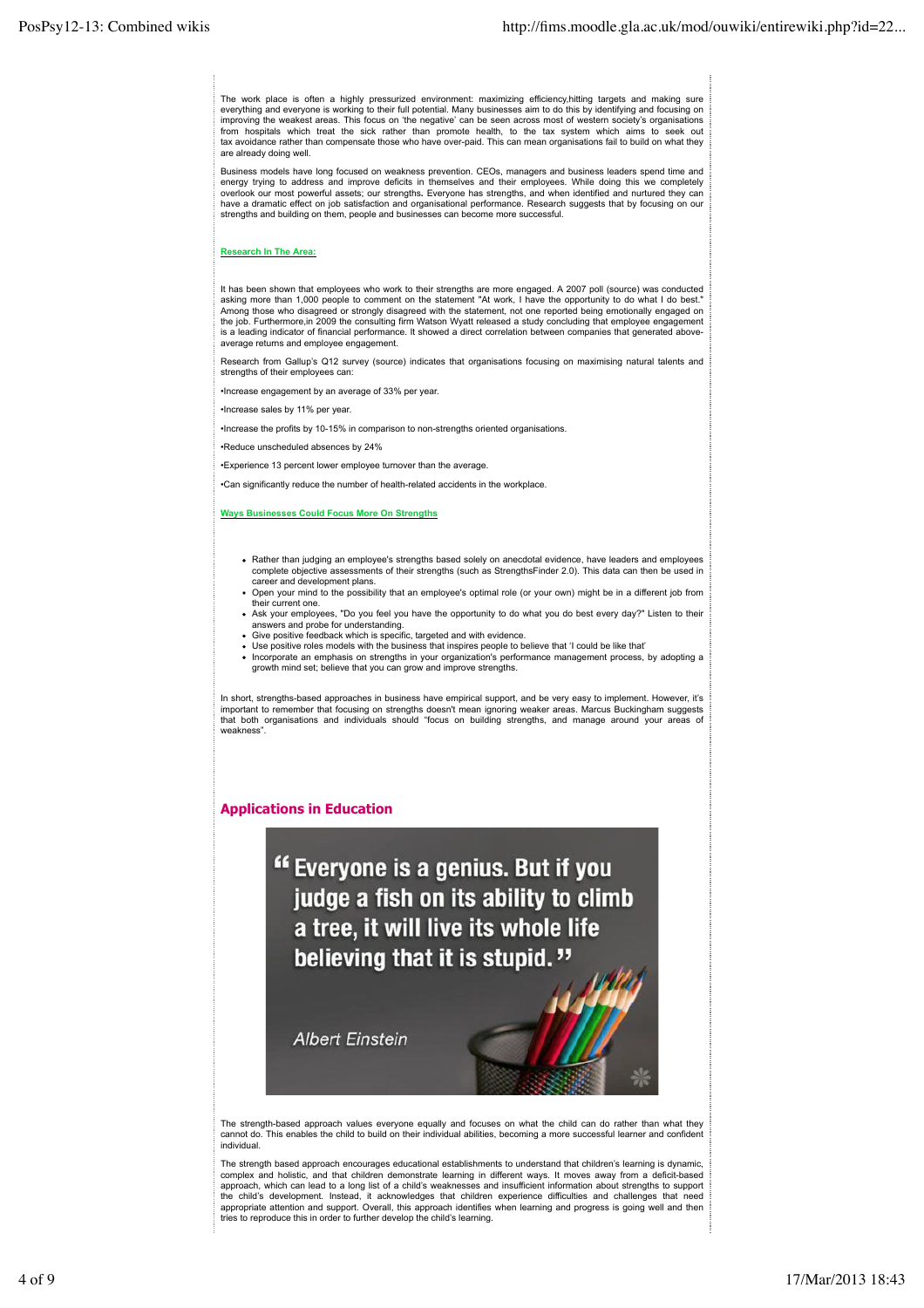It has been reported that the recognition of strengths in education is fairly narrow (Park ,2006). However, the<br>strength-based approach is becoming increasingly popular. There is still a long time until this will be in pla children.

Using strength based measures could help each student excel in their most talented area. This could enable individuals who would otherwise do poorly academically to succeed in their field. However, to a limited extent, failure can be useful.<br>By overcoming difficulties, children feel a sense of achievement and learn how they can achieve whe challenges in the future. Therefore, it is important to spend an appropriate amount of time to both your strengths and<br>weaknesses. Too much concentration on a child's strengths may limit them from developing in other areas education system encourages children to excel in all areas, becoming a well-rounded learner.

**Existing applications in schools**

Strength based advising enables advisers to see diverse groups of students fulfill their potential and achieve excellence<br>(Schreiner & Anderson, 2005). The video below describes a school which follows a normal curriculum b time for students to focus on their strengths, what each individual is good at. At the end of the session students present<br>their strength/talent. Not only does this method allow students to work on their strengths and abil more confident individuals.

Another example of the strength approach in place in education. This video depicts a program in place in a primary school which builds on character strengths.

**Turnaround Teachers**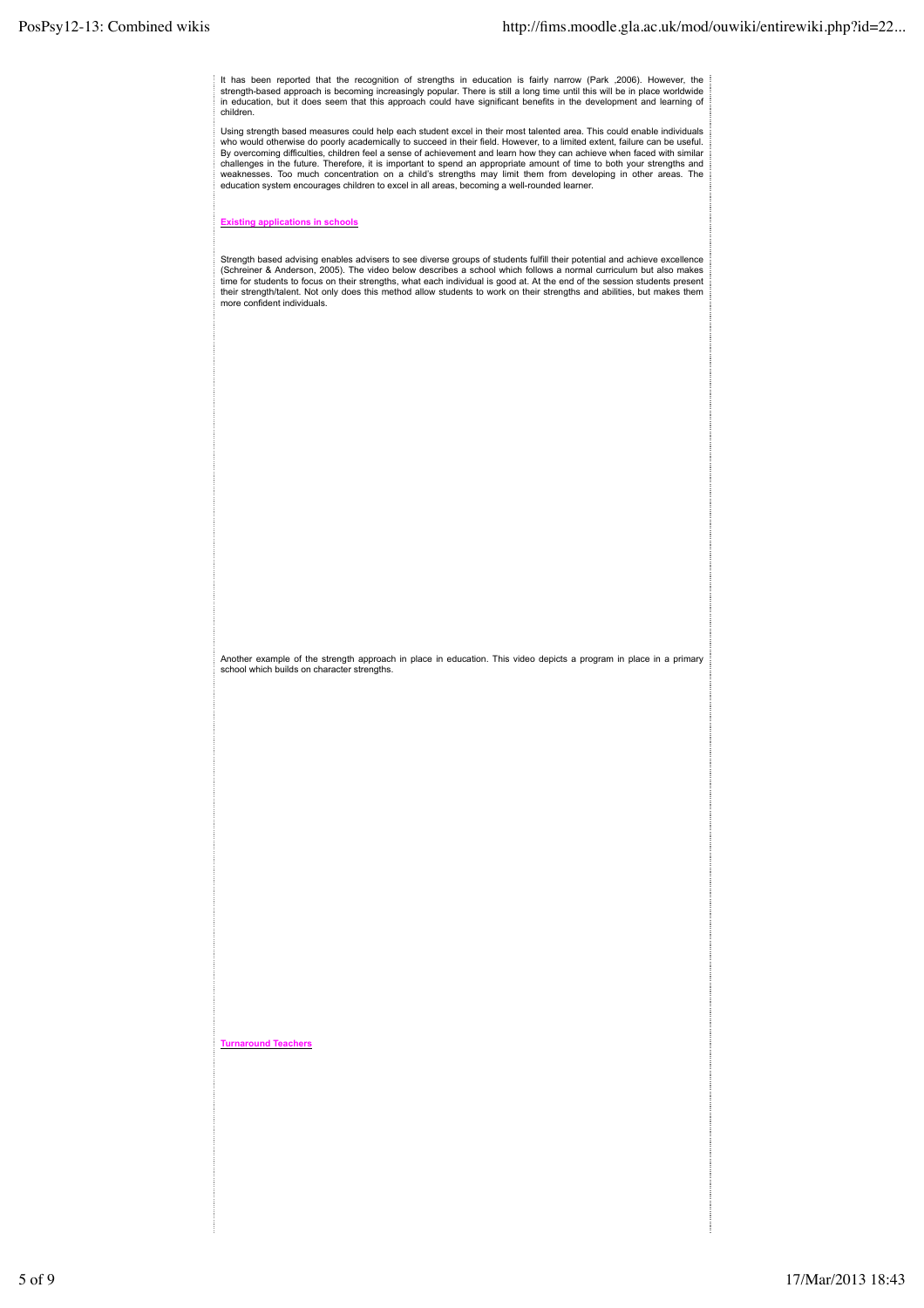

Applying the strengths approach in schools relies on teachers encouraging students, and reinforcing their growing sense of positive self-belief. Turnaround teachers act as positive role models outside of the child's family circle. They are interested in the child, get to know their strengths and gifts, and convey the message that "you matter". Turnaround teachers/mentors not only see the possibilities, but they also recognize existing competencies and mirror them back,<br>helping students appreciate where they are already strong. BY using existing strengths as the foundation to meet high expectations (Benard, 1998).

Here is a simple example of how expectations can have an influence on children's acheivements. In 1968, Jane Elliott an lowa teacher, discovered this through a lesson on bigotry. She divided her class of all white students into two groups,<br>those with brown eyes and those with blue eyes. She would alternate telling one group they were "su and performed better academically than they had prior to the lesson. The "inferior" group was sullen and withdrawn, performing lower academically (Ferguson, 1998).

More recently, the strength-based approach has been put into practice when mentoring newly qualified teachers. They found this better prepared pre‐service teachers for potential challenges in their first year of teaching, making them more confident in their abilities. (He, 2009). Therefore, not only does the strength-based approach in education benefit the students directly but also through the training of teachers, using this approach.

Chris Sarra, Executive Director of the Stronger Smarter Institute, talks about the importance of teacher expectations and support: **Click here to watch the video**

## **Criticisms**

#### **Point 1: Be careful what you wish for**

The strengths approach suggests that we should seek to develop our strengths, implying that striving for excellence should make people feel better. Research suggests that in order for people to be happy and well adjusted they should cultivate virtues or strengths at moderate levels (for a review see Grant and Schwartz, 2011 ). Embracing one strength<br>could impede on the development of others. For instance, a person who is very passionate about learning focus on what is important regarding work performance. A study done by Bunderson and Sutcliffe (2003) at a business<br>firm has shown that a work team with a strong inclination for learning achieved lower profitability than a moderate orientation for learning. Even extreme levels of love and compassion may be counterproductive. For instance,<br>even though volunteering is thought to reduce negative affect and increase life-satisfaction, too much o 800 hours a year) was shown to reduce well-being (Windsor, Anstey and Rodgers,2008). Increased responsibility,<br>work-overload and distraction from other meaningful activities may be at the heart such adverse effects. Doctor Lawyers may sometimes feel that being overly empathetic is likely to impede on their professional skills to provide the<br>most efficient treatment and make informed decisions. Trying not to induce any more distress, a doctor diagnose a life-threatening illness (Groopman, 2007).

#### **Point 2: knowing versus doing**

Knowing that you are creative or a good team player is one thing; knowing how to apply and develop those character<br>strengths another. A strength-based intervention that focuses on identifying but not developing strengths m any positive results with regards to well-being and life satisfaction. For instance, in a study by Gillum (2005) onlow-<br>scoring maths students, one group of participants received instructions to identify their strengths wh received additional training as to how to use their strengths. The group which received additional instructions showed the<br>greatest increase in efforts and performance in maths. Similarly,Louis (2008) investigated the infl interventions, one where a group of students identified their strengths with a focus on existing talents as innate tendencies and another group which received a strength development intervention. Participants in the strength development group scored higher on perceived academic control. Moreover, this group adopted a more malleable<br>self-theory and a learning goal orientation, whereas in the identification only condition students showed a shift

Having a malleable self-theory implies the belief that traits are amendable to change, whereas a fixed mindset assumes<br>traits to be innate and stable.People who think abilities are fixed traits may believe that effort only whereas people who think traits are malleable believe hard work is necessary to further develop their strengths (Dweck<br>and Molden, 2005). Therefore, commending people for their efforts makes people more open to learn, wher their innate strengths may cause them to avoid challenges in the future. Mueller and Dweck, 1998; Kamrath and Dweck, 2006).

If you want to know how a strength development intervention should look like see **Biswas-Diener, Kashdan undMinhas, 2011.** 

If you are interested in Strength-based therapy **click here**.

#### **Point 3: I've got better strengths than you!**

Of the 24 strengths identified by the VIA strength inventory, some are likely to be of less value in our society than others and as such may become weaknesses. A modest, kind and fair person may not receive as much attention and as such reinforcement than someone who is energetic, brave and persistent,regardless of occupation or environment. For instance, teachers rated students who scored highly on strengths such as leadership, fairness and self-regulation as most popular, whereas strengths related to humanity such as love and kindness did not predict popularity (Park and Peterson, 2009). Moreover, how a certain character strength is valued is most likely dependent on how useful they are in<br>bringing about outcomes in a certain context. For instance,strengths such as perseverance, gratitude, hope and perspective predicted GPA even after controlling for IQ (Park and Peterson,2008; see Lounsbury et al.,2009 for similar results). On the other hand,strengths of the 'heart' (e.g.,gratitude, love, kindness) are more strongly linked to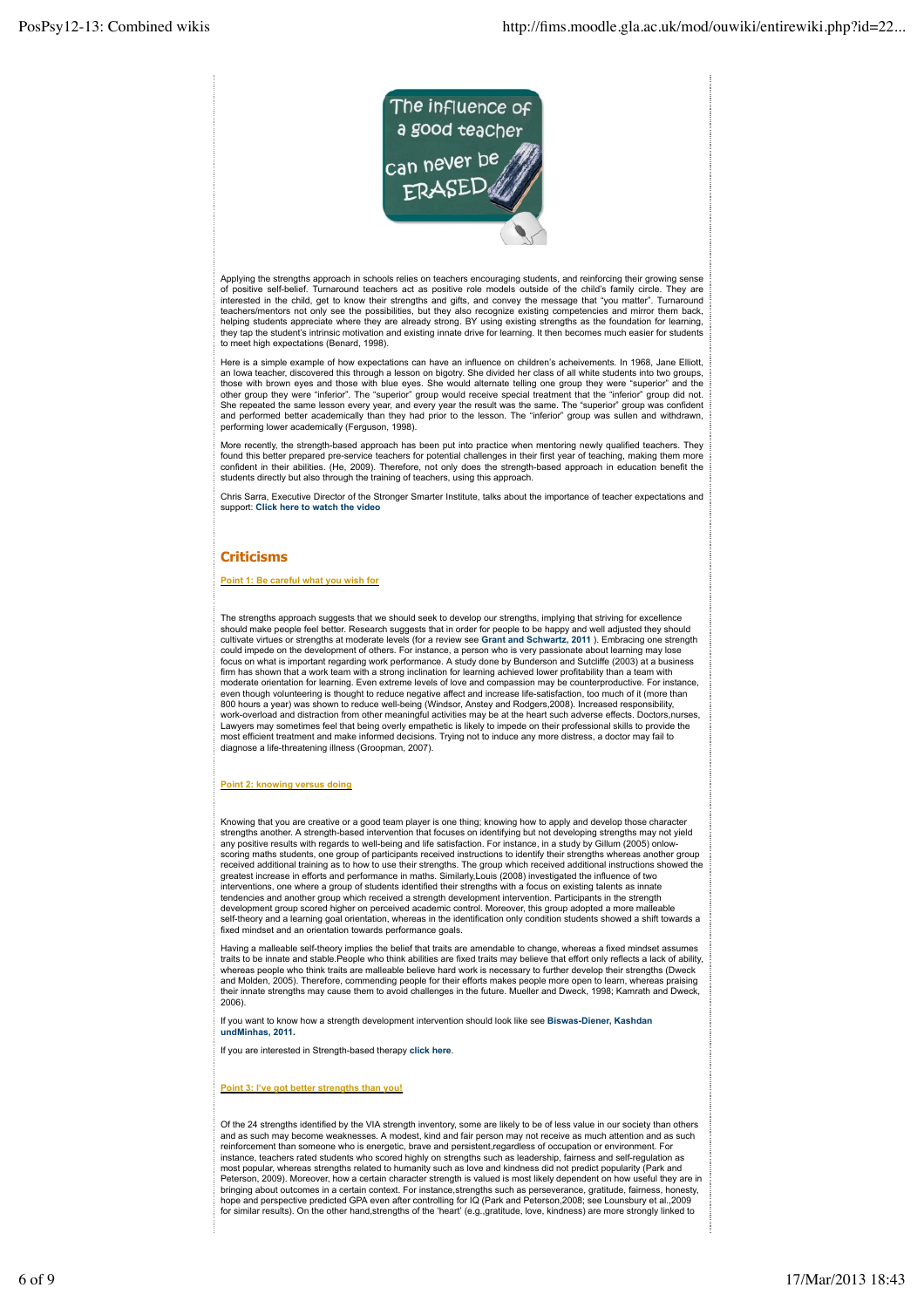well-being than strengths of the 'mind' (e.g., love of learning,creativity, judgment). Life satisfaction was best predicted by<br>hope, zest,gratitude, curiosity and love whereas character strengths such as modesty,appreciati 2007, for similar results in other Western countries).

#### **Point 4: Overcoming weakness is the greater concern**

Re-mediating weaknesses has been the focus of therapy and interventions for centuries. Certain weaknesses can be very pervasive and interfere with normal day-to-day functioning; surely social anxieties and depression may prevent<br>people from realizing their strengths and should therefore be addressed.Interestingly, participants who we focus and work on one character strength and one weakness showed as much increase in life satisfaction as did participants who focused on two strengths (Rust, Diessner,Reade, 2009). Similarly,Haidt (2002) reports that whether participants worked on one strength or one weakness, both interventions improved levels of self-esteem, subjective well-being and physical health. However, the act of paying attention to one's experiences may have been responsible for positive effects.

**Some thought-provoking questions**

- 1. Could a strength approach inflate narcissistic tendencies, lead people to falsely ignore inescapable weaknesses and adopt a more external locus of control?
- 2. At one point or another, weaknesses will show. Trying to avoid dealing with them is futile; surely it's better to learn how to deal with it effectively?
- 
- 3. Weaknesses may prevent us from pursuing our strengths in the first place. Most people face a very different reality than college students in prosperous Western countries (where most 4. studies have been conducted), a reality where a focus on individual strengths may not necessarily be of much use as existential needs have to be met first. However, a study by **Tweed, Biswas-Diener and Lehman** , 2012 showed that strength interventions among homeless people may facilitate escape from homelessness. Are virtues universal? Consider the virtue of forgiveness. Whereas Western cultures may focus on forgiving 5.
- others, more collectivistic cultures may pay more attention to seeking forgiveness (see the link for strength-based therapy; Wang, 2006)

#### References

**Introduction:**

Rankin, P. (2006) Exploring and Describing the Strength/Empowerment Perspective in Social Work. Lecture delivered for<br>the course on Therapeutic Interventions at the Inter University Center, Dubrovnik, Croatia. 18th-24th J

**History of the strengths approach:**

Jun, J. (1999) The need for autonomy and virtues: civic-minded administrators in a civil society. *Administrative theory & praxis* (21) pp.218-226

Schwartz B. & Sharpe K (2006) Practical wisdom: Aristotle meets positive psychology. *Journal of Happiness Studies* (7) pp.377-395

Seligman M., Dahlsgaard K. & Peterson C. (2005) Shared virtue: The convergence of Valued Human Strengths Across Culture and History.*Review of General Psychology* (9) pp.203-213

#### **Clinical applications:**

Beaver, B.R. (2008). A Positive Approach to Children's Internalising Problems. *Professional Psychology: Research and Practice.* 39. 129-136.

Buckley, J.A. and Epstein, M.H. (2004). The Behavioural and Emotional Rating Scale-2 (BERS-2): Providing a<br>Comprehensive Approach to Strength- Based Assessment. *The California School Psychologist*. 9. 21-27.

Harris, N., Brazeau, J,N., Clarkson, A., Brownlee, K. and Rawana, E.P (2012). Adolescents Experiences of Strength-Based Treatment Program for Substance Abuse. *Journal of Psychoactive Drugs.* 44. 390-397.

Pattoni, L. (2012) *Insights: Strength-based approaches for working with individuals*. **http://www.iriss.org.uk/sites /default/files/iriss-insight-16.pdf** (last accessed 07/02/2013).

#### **Applications in Business:**

Tardanico, S. (2011). Stop Worrying About Your Weaknesses. Focus On Your Strengths. *Center for Creative Leadership*

Marcus Buckingham Biography (2011). London: Speaker's Corner.

#### **Applications in Education:**

Benard, B. (1998). *How to be a Turnaround Teacher/Mentor*. Available at resiliency.com/htm/turnaround. Htm

Cohler, B., J. (1987). *The Invulnerable Child* , p. 363-424. New York: the Guildford Press.

Ferguson, R., F. (1998). *The black white test score gap*. Washington, DC: Brookings Institution Press.

Egeland, B., Carlson, E., and Stroufe, L., A. (1993). Resilience as a Process. *Development and* Psychopathology, 5, p. 517-528.

He, Y. (2009). Strength-Based Approach mentoring in pre‐service Teacher Education: a literature review. *Mentoring & Tutoring: Partnership in Learning, 17,* p. 263-275*.*

Howard, S., and Dryden, J. (1999). Childhood resilience: Review and critique of the literature. *Review of Education, 25(3)*, p. 307-324.

Park, N., & Peterson, C. (2006). Moral competence and character strengths among adolescents: The development and<br>validation of the Values in Action Inventory of Strengths for Youth. *Journal of Adolescence*,29, p. 891-910.

Schreiner, L., A., Anderson, E. (2005). Strengths-Based Advising: A New Lens for Higher Education*. NACADA Journal, 25*, p20-29.

Strength based Approach (2012). Department of education and early childhood Development. p. 5-7.

#### **Criticisms:**

Biswas-Diener, R., Kashdan, T. B., & Minhas, G.(2011). A dynamic approach to psychological strength development andintervention. *Journal of Positive Psychology, 6*(2), 106-118

Bunderson, J.S., & Sutcliffe, K.M. (2003). Management team learning orientationand business unit performance. Journal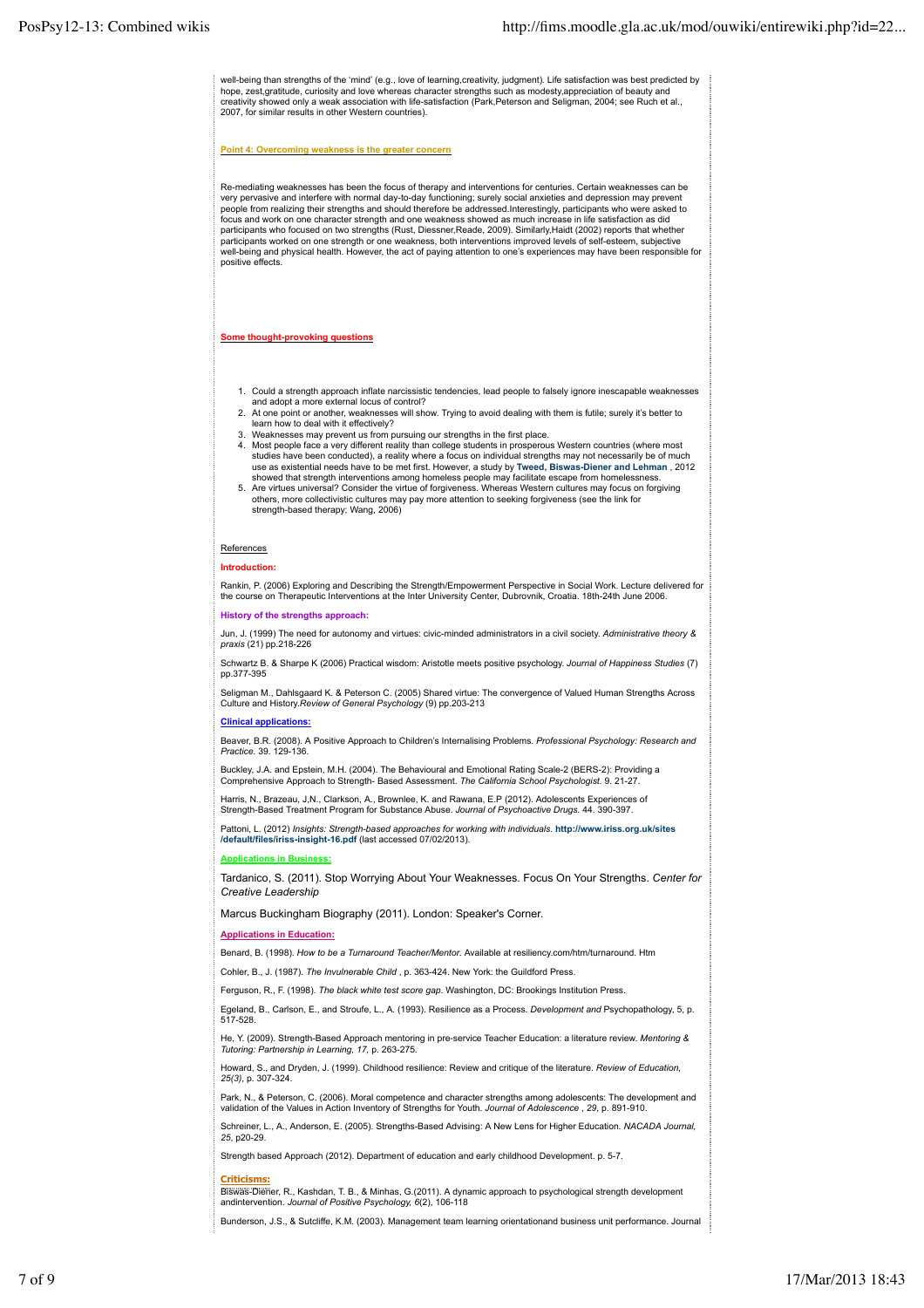of Applied Psychology, 88, 552–560.

Dweck, C. S., & Molden, D. C. (2005). Self-theories: Their impact oncompetence motivation and acquisition. In A. J.<br>Elliott & C. S. Dweck(Eds.), Handbook of competence and motivation (pp. 122-140). New York:Guilford. Gillum, W. M. (2005). The effects of strengths instruction onunder-performing high school students in mathematics. Dissertation AbstractsInternational, 66(01A), 86-238.

Groopman, J. (2007). How doctors think. Boston: Houghton Mifflin.

Gruber, J., Mauss, I.B., & Tamir, M. (2011). A dark side ofhappiness? How, when and why happiness is not always good. Perspectives onpsychological science 6(3), 222 - 233.

Grant, A. M., & Schwartz, B. (2011). Too much of agood thing: The challenge and opportunity of the inverted u*. Perspectives onPsychological Science, 6*, 61-76.

Janowski, K. (2006). A theory of capitalizing on personal strengths.Dissertation Abstracts International, 67(04A).

Janssen, O. (2001). Fairness perceptions as a moderator in thecurvilinear relationships between job demands, and job performance and jobsatisfaction. Academy of Management Journal, 44, 1039–1050.

Kammrath, L., & Dweck, C.S. (2006). Voicing conflict: Preferredconflict strategies among incremental and entity theorists. Personality andSocial Psychology Bulletin, 32, 1497–1508.

Louis, M. C. (2008). A comparative analysis of the effectiveness ofstrengths-based curricula in promoting first-year college student success. DissertationAbstracts International, 69(06A).

Lounsbury, J. W., Fisher, L. A., Levy, J. J., &Welsh, D. P. (2009). Investigation of character strengths in relation to<br>theacademic success of college students. *Individual Differences Research, 7(*1),52-69.

Mueller, C.M., & Dweck, C.S. (1998). Intelligence praise canundermine motivation and performance. Journal of Personality and SocialPsychology, 75, 33–52.

Park, N., & Peterson, C. (2009b). Strengths ofcharacter in schools. In R. Gilman, E. S. Huebner, & M. J. Furlong (Eds.), *Handbookof positive psychology in schools* (pp. 65-76). New York: Routledge.

Park, N., & Peterson, C. (2008a). Positivepsychology and character strengths: Application to strengths-based schoolcounseling. *Professional School Counseling, 12*(2), 85-92.

Park, N., Peterson, C., & Seligman, M. E. P.(2004). Strengths of character and well-being. *Journal of Social &Clinical Psychology, 23*, 603–619.

Ruch, W., Huber, A., Beermann, U., & Proyer, R. T.(2007). Character strengths as predictors of the "good life" inAustria,<br>Germany and Switzerland. In Romanian Academy, "George Barit"Institute of History, Department of Soci

Rust, T., Diessner, R., & Reade, L. (2009). Strengths only or strengths and relative weaknesses? A preliminary study. *Journalof Psychology, 143(5)*, 465-476**.**

Segerstrom, S.C. (2001). Optimism, goal conflict, and stressor-relatedimmune change. Journal of Behavioral Medicine, 24, 441–467.

Seligman, M.E.P. (2002). Authentic happiness. New York: Free Press

Tweed, R. G., Biswas-Diener, R., & Lehman, D. R.(2012). Self-perceived strengths among people who are homeless. *Journal ofPositive Psychology*, *7*(6), 481-492.

Warr, P. (2007). Work, happiness, and unhappiness. Mahwah, NJ: Erlbaum.

Windsor, T.D., Anstey, K.J., & Rodgers, B. (2008). Volunteering andpsychological well-being among young-old adults: How much is too much? TheGerontologist, 48, 59–70.

### **Glossary of Strength-Based Terminology**

## Glossary of Strength-Based Terminology

| At-Potential:                                                                                                                                                                                                                                       | Developmental Strengths:                                                                                                                            |
|-----------------------------------------------------------------------------------------------------------------------------------------------------------------------------------------------------------------------------------------------------|-----------------------------------------------------------------------------------------------------------------------------------------------------|
| The human potential for growth, development and/or<br>change. Meant to counter the still popular focus on<br>deficits and risk, this term re-orients focus on the<br>great potential of children and youth, including those<br>viewed as "at-risk". | The 31 research validated child and youth<br>developmental sub-factors related to resilience and<br>protective factors.                             |
| Collaborative:                                                                                                                                                                                                                                      | Community:                                                                                                                                          |
| A philosophy and practice of working together toward<br>a common goal.                                                                                                                                                                              | A group of people who share a common territory<br>and/or characteristics (i.e. age, culture, religion,<br>sexual orientation, language, interests). |
| Capacity-building:                                                                                                                                                                                                                                  | Core competencies:                                                                                                                                  |
| An approach focused on the enhancement of<br>individual and/or community capacity.                                                                                                                                                                  | Essential skills, abilities and knowledge that are<br>central to health, well-being and success in life.                                            |
| Empathy:                                                                                                                                                                                                                                            | Empower:                                                                                                                                            |
| The ability to accurately understand the experience<br>and perspectives of others.                                                                                                                                                                  | To give power and/or authority to another through<br>insight and opportunity.                                                                       |
| Engagement:                                                                                                                                                                                                                                         | Participatory-approach:                                                                                                                             |
| The degree to which one bonds and builds rapport<br>with another. Research supports this as the most                                                                                                                                                | A philosophy and practice of inclusiveness and<br>collaboration with individuals, families, groups other                                            |